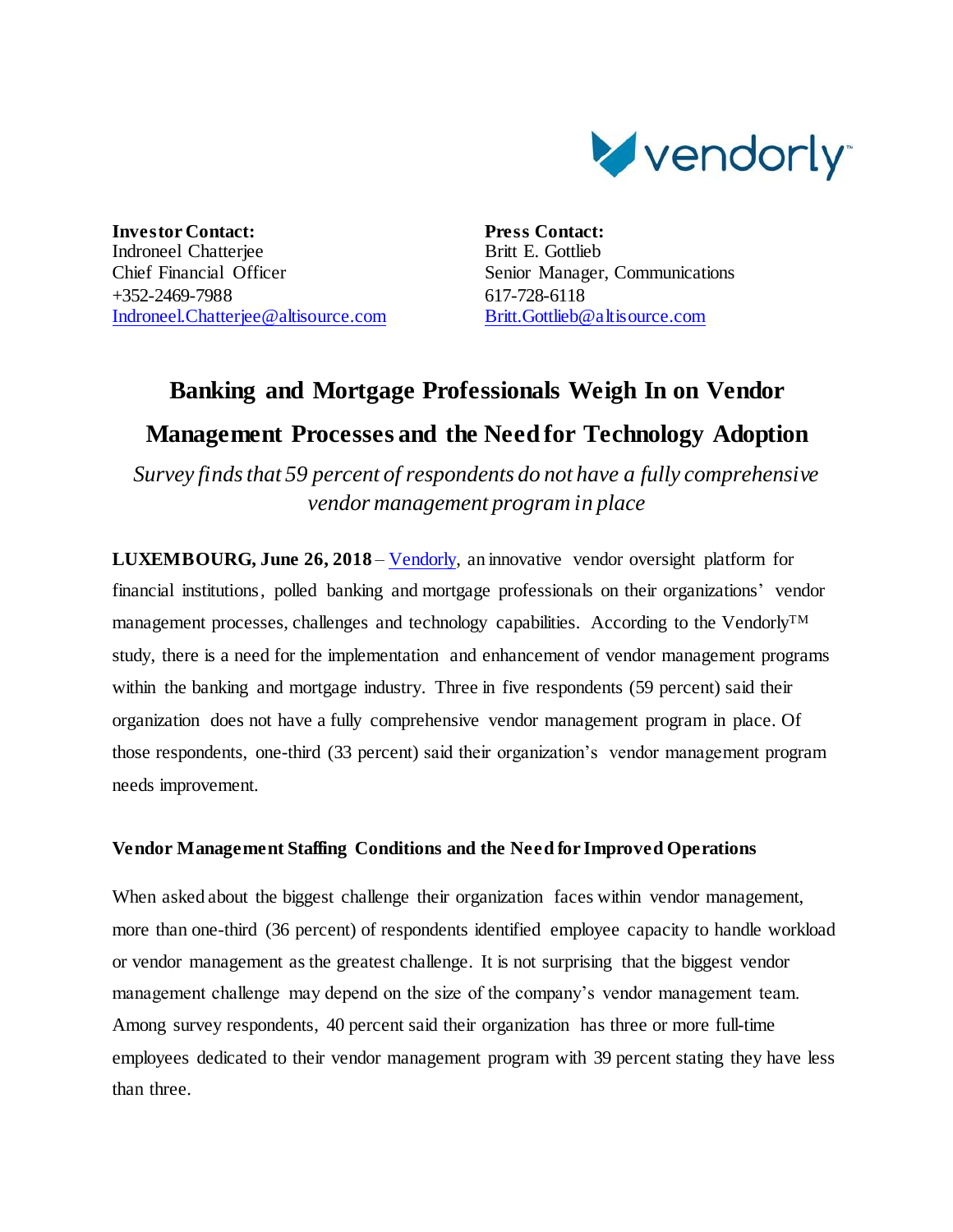Nearly half of respondents (44 percent) said their organization is responsible for managing at least 100 vendors. With this volume of vendors to manage, it is no surprise that the second biggest challenge cited by professionals was knowing who their vendors are and tracking them (27 percent). Vendor inventory size and management may also influence reporting frequency. When asked how often their organization monitors and assesses vendor performance, 30 percent of respondents said annually.

# **The Growing Importance of Technology for Efficiency and Enhancing Vendor Management Processes**

The need and desire for proper technology is evident among those surveyed. Nearly half (47 percent) said their organization does not have a technology solution in place to help manage vendors. A large majority (90 percent) believe technology would positively impact their vendor management program and process. Of those respondents, more than half (59 percent) said automation would help increase the efficiency of their program, 41 percent said technology would improve reporting capabilities to executive management and regulators, and 36 percent said it would improve effectiveness of vendor management by mitigating vendor risks.

"The importance of technology to drive efficiency, increase due diligence and further improve an organization's vendor oversight processes is becoming a realization for many," said Jim Vaca, Senior Vice President, Vendorly. "However, as the survey results show, even though many have identified the need for a vendor management solution, a surprising number have yet to adopt or implement the technology. Our solutions allow for financial institutions to move away from historic and inefficient vendor management processes and transition toward a multifaceted vendor oversight program to help them achieve more efficient management of the process using much less human capital than otherwise would have been required without our technology."

#### **Survey Methodology**

The survey had 78 participants and was conducted February to April 2018. Respondents consisted of banking and mortgage professionals with one-third from mid-sized banks (\$1–\$3 billion-plus produced annually in origination volume) and the remaining respondents from smallto mid-sized banks (under \$1 billion produced annually in origination volume).